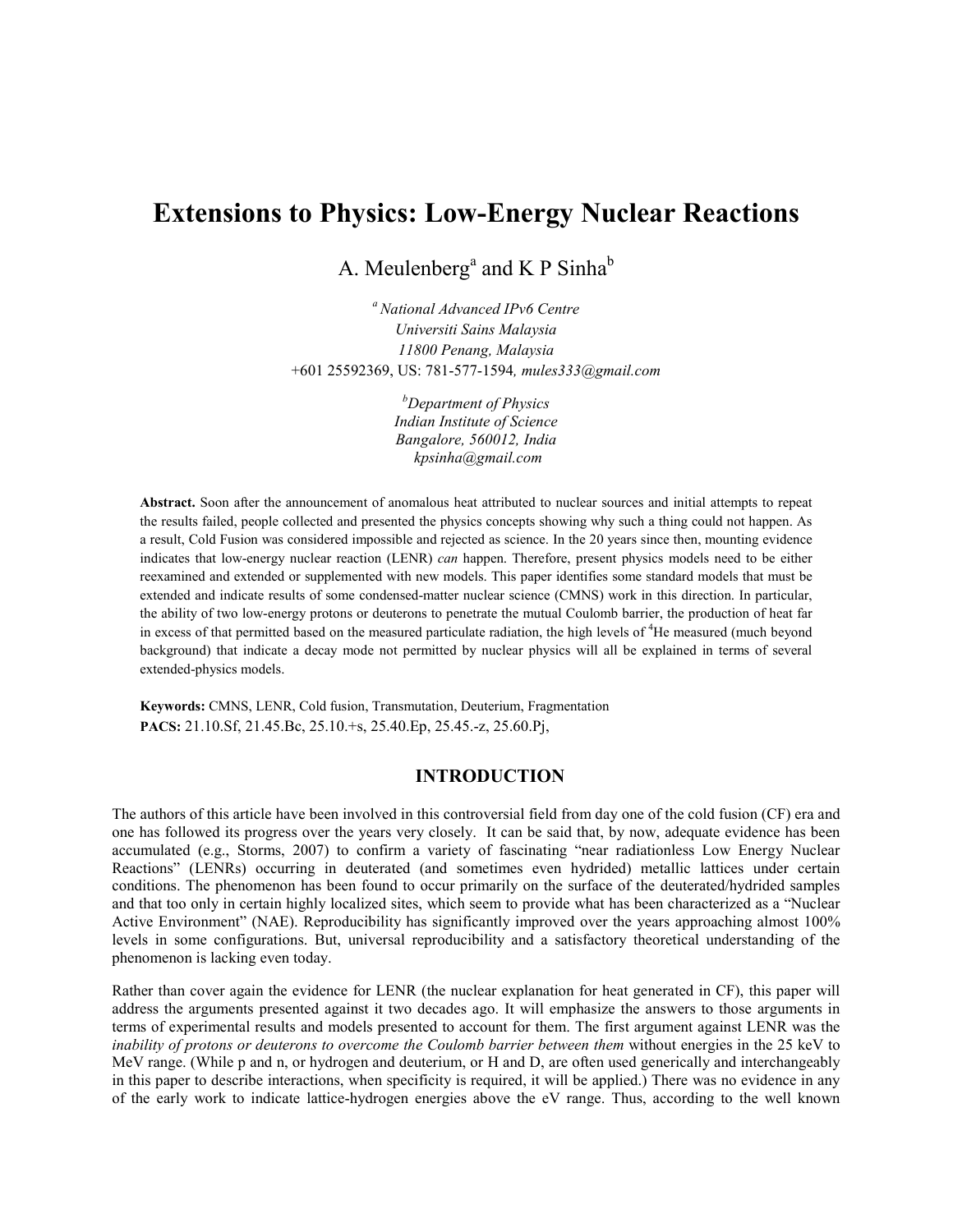nuclear physics of the time, the interaction cross-section claimed for the cold fusion results was more than 100 orders of magnitude higher than anything that could be explained by D-D fusion. The answer given by the believers was that the presence of the solid state environment was different from that in which the nuclear theories were engendered. Many critical papers were written (with notable exceptions) showing that this could make no difference.

The second argument against LENR has several sub-topics. The general argument involved the incompatibility of the known radiation of protons, neutrons, and gammas – by-products of the  $D + D \Rightarrow$  <sup>4</sup>He\* fusion-decay process known as the "nuclear ash" (equations  $(1)$ ,  $(2)$ , and  $(3)$  respectively) - with the measured heat generated from the CF process. If there was a nuclear reaction generating the heat, then the only ones "possible" in that situation would have provided *enough penetrating radiation (neutrons) to kill* everyone in the building. Neutrons had subsequently been measured, but at a rate too low to account for the heat generated.

$$
d + d \rightarrow {}^{4}\text{He}^{*} \Rightarrow t(1.01) + p(3.12) + 2e,
$$
  $Q = 4.13$   $(P = \sim 0.5)$  (1)

$$
= 3 \text{ He } (0.82) + n (2.45), \qquad Q = 3.27 \qquad (P = -0.5) \qquad (2)
$$
  

$$
= 4 \text{ He } (0.08) + \gamma (23.8), \qquad Q = 23.88 \qquad (P = 10^6) \qquad (3)
$$

Associated with the dearth of neutrons was the second sub-topic, an *unusual fragmentation ratio of neutrons to protons or tritium* ( $P_n/P_p$  or  $P_n/P_t = \sim 10^{-7}$  where the Ps are the probability of choosing a decay path). All known D-D fusion reactions provided a 1 to 1 ratio ( $P_n = P_p$ ). The observed CF results gave 10<sup>7</sup> to 10<sup>9</sup> tritium atoms for every neutron (Srinivasan, 2009). Since the 1 to 1 ratio is not observed as prescribed by equations (1) and (2), D-D fusion "cannot" be occurring. The Qs are the mass deficit between the decay product atoms and the helium atom ground state,  ${}^{4}$ He. It is seen that this decay to  ${}^{4}$ He produces the greatest Q (and therefore has the greatest heating potential). There seemed to be a "disconnect" in the logic of the argument against cold fusion. Instead of seeing the anomalous ratio as an *explanation* for the low number of neutrons produced for the amount of heat observed, the critics added it to the list of arguments against nuclear reactions.

The third sub-topic related to the D-D reaction products was the *high amount of <sup>4</sup> He measured in many experiments*. Nuclear physics has accurate and repeated measurements indicating the forbidden-transition nature of the gammaray decay from the excited state  ${}^{4}$ He ${}^{*}$  to the ground state resulting from the D-D fusion [equation (3)]. Thus, the probability of forming <sup>4</sup>He from D-D fusion is less than 1 per million fusions. This is almost as low as the percent of neutrons that were "missing" in the CF experiments. Nevertheless, the image of "sloppy" experimental work of CF researchers was confirmed in the minds of its critics by these "impossible" results.

The third argument is somewhat related to the second. Assuming that the Coulomb barrier can be tunneled through by minimum-energy, minimum-angular-momentum, deuterons, the available excited-state energy levels <sup>4</sup>He\* are well-known zero-angular-momentum  $(l = 0)$  levels with decay characteristics that led to the second argument (a nearly-equal number of neutrons and protons and almost no <sup>4</sup>He). There was "no conceivable" means of resonant tunneling below these levels because there are no states between them and the ground state. This argument is explained further in the "nuclear ash" section. *Only by tunneling below the fragmentation levels can a deuteron pair attain the* <sup>4</sup>*He ground level* by other than the highly-forbidden energetic  $l = 0$  to 0 gamma transition.

These arguments, based on a mature field of study (one that produced nuclear weapons and power plants with a high level of reproducibility and predictability) and supported by at least two other fields with equivalent credentials, appeared incontrovertible; therefore the books were closed on cold fusion. "It was only pseudo-science." This paper will address these arguments and show how they have been repeatedly proven to be incorrect and how a selfconsistent explanation has emerged. No model for CF, in general, and LENR, in particular, has yet been universally accepted, even by the LENR community. And, new experimental results that are just as outrageous as the earlier ones have been more-recently confirmed. Nevertheless, it must be clear to all who are willing to examine the issue that something new and different is going on - and - it holds immense promise on many levels.

# **THE COULOMB BARRIER**

The Coulomb barrier problem dominated much thought for years. To get fusion, one must get the two nuclei close enough together for the short-range, charge-independent, attractive nuclear force to overcome the weaker, but longrange Coulomb repulsion of the positive nuclear charges. At normal atomic and molecular separations, negatively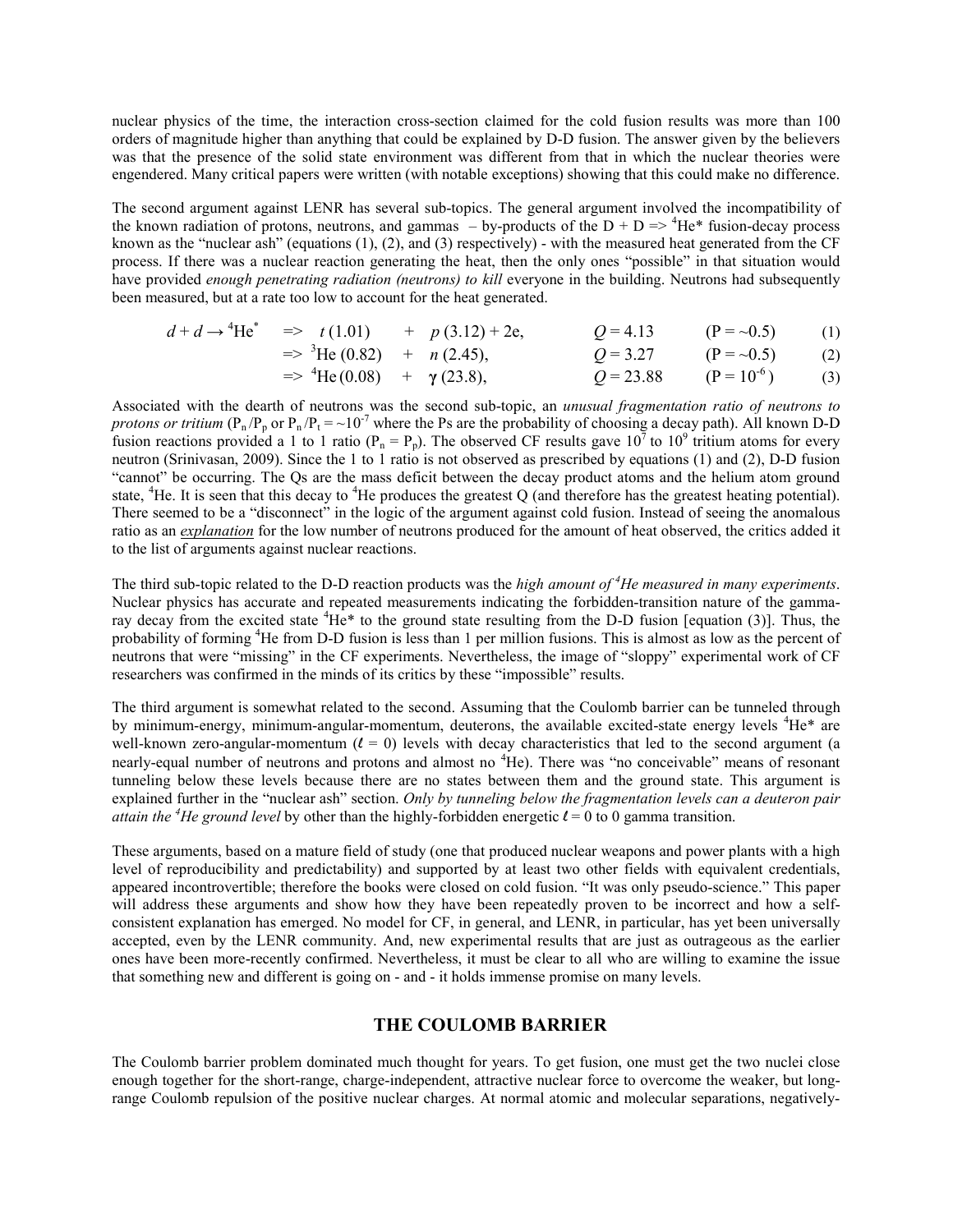charged atomic electrons neutralize the nuclear charges and stable configurations (molecules) result from the balance between the attractive dipole-dipole interaction of the atoms (pairs of positive and negative charge) and the repulsive Coulomb field. The latter prevents atoms from getting too close because the electrons have too much kinetic energy to be confined in the space between. Therefore, their ability to neutralize the positive nuclear charges, sufficiently to allow tunneling through the remaining barrier to resonant energy levels inside, is limited at short nuclear distances and the universe does not collapse.

It was recognized, early-on, that the palladium lattice must have something to do with the proximity problem. Initial thoughts revolved about the concept that, if protons could exist comfortably in lattice sites within the Pd crystal, then, when those sites were nearly full, two protons could be forced into a single site and therefore become pushed together by the lattice. Careful calculations from the mature field of Solid-State Physics showed that even if a second proton could be forced into an already filled site, rather than into a higher-energy, but empty, adjacent site, the pair would still be forced into a distant configuration within the lower-energy site. Something different must be going on, either in the normal hydrogen sites or within the newly-paired site, if low-energy nuclear reactions are to occur in the lattice.

Another possible explanation offered for the ability of hydrogen nuclei to get close enough to fuse has been the screening effect of electrons (bound and free) in the palladium lattice. The high number of electrons in the vicinity of the hydrogen atoms in the lattice would reduce the Coulomb barrier between them. This argument has been contested; but, in various forms, it is still going on today (see below).

There are hints from both the natural world and man's industry as to what might be happening to allow the Coulomb barrier to be breached. Catalysts are known to accelerate processes without being greatly affected by the system that they altered. This acceleration can be by many orders of magnitude. However, since nuclear physics states that D-D fusion probability at low energies is more than 100 orders of magnitude below the observed CF results, critics have said that catalytic enhancements are unlikely to be noticed. Nevertheless, at the time of the announcement in 1989 by Pons and Fleichman that started the whole cold fusion adventure, there was work going on that cast doubt on the standard model's extrapolation to low energies that nuclear physics used to predict the massive difference. The nuclear physics model was/is based on accelerator data for particles with energy greater than 1MeV. The cold fusion particle energies were assumed to be close to that associated with room temperature thermal motion (*i.e*., in the range of 25meV). Actual data at lower beam energies (down to 25keV) had confirmed the model; so the critics assumed that they were on firm ground with their arguments. Nevertheless, early papers, *e.g*., (Ichimaru, 1993), showed a deviation from the model beginning below 25keV for D-D fusion experiments in the presence of matter. This single work (at 10keV) had been ignored by nuclear physics because that energy range was of interest only to the astrophysics community. The result has now been fully confirmed and extended to the low-keV range (Czerski *et al*., 2004; Raiola *et al*., 2004).

The model preferred by the nuclear physicists to explain these new low-energy results is one of electron screening by the material in which the deuterons are being implanted. Note that the observed fusion interaction is now taking place at low energies ( $> 1 \text{ keV}$ ) and in dense matter, rather than at high energies ( $> 1 \text{ MeV}$ ) and generally in lowpressure gases. Originally the deviation below 10keV was small, almost within experimental error of an individual measurement. However, as data accumulated over many refined experiments (Huke, Czerski, and Heide, 2007; Raiola *et al*., 2004), the trend has become clear. The exponential fall of fusion cross section does not continue to lower energies. The mechanism of electron screening that had been rejected as "not possible to have any major impact on fusion reactions" suddenly is observed and modeled to make nearly 100 orders of magnitude difference in the data extrapolated down below the eV range. The critics would say, that doesn't matter, the cross-sections are still 30 – 50 orders of magnitude too low to account for the claimed CF results to be nuclear in origin. They would like to ignore the fact that they had been 100 orders of magnitude off in the basis of their criticism and that all CF results are closer to the present extrapolated fusion cross-section prediction than  $20<sup>th</sup>$  Century nuclear physics was.

Many of the arguments against the proximity of hydrogen in the lattice have been based on quantum mechanical (QM) calculations. However, any such calculation depends strongly on what is put into the model. Early models typically looked at equilibrium conditions that did not include the dynamic contributions to the system. Phonon interaction with the collective atoms, ions, and electrons of the lattice is such a contributor (Sinha, 2000). Individual phonon energies are in the 10s-of-meV energy range and therefore would not be expected to make any difference in the fusion mechanism that requires keV incident-particle energies. Nevertheless, phonons (as bosons) have collective action and the net energy could get much higher (multi-eV range). Furthermore, the induced motions are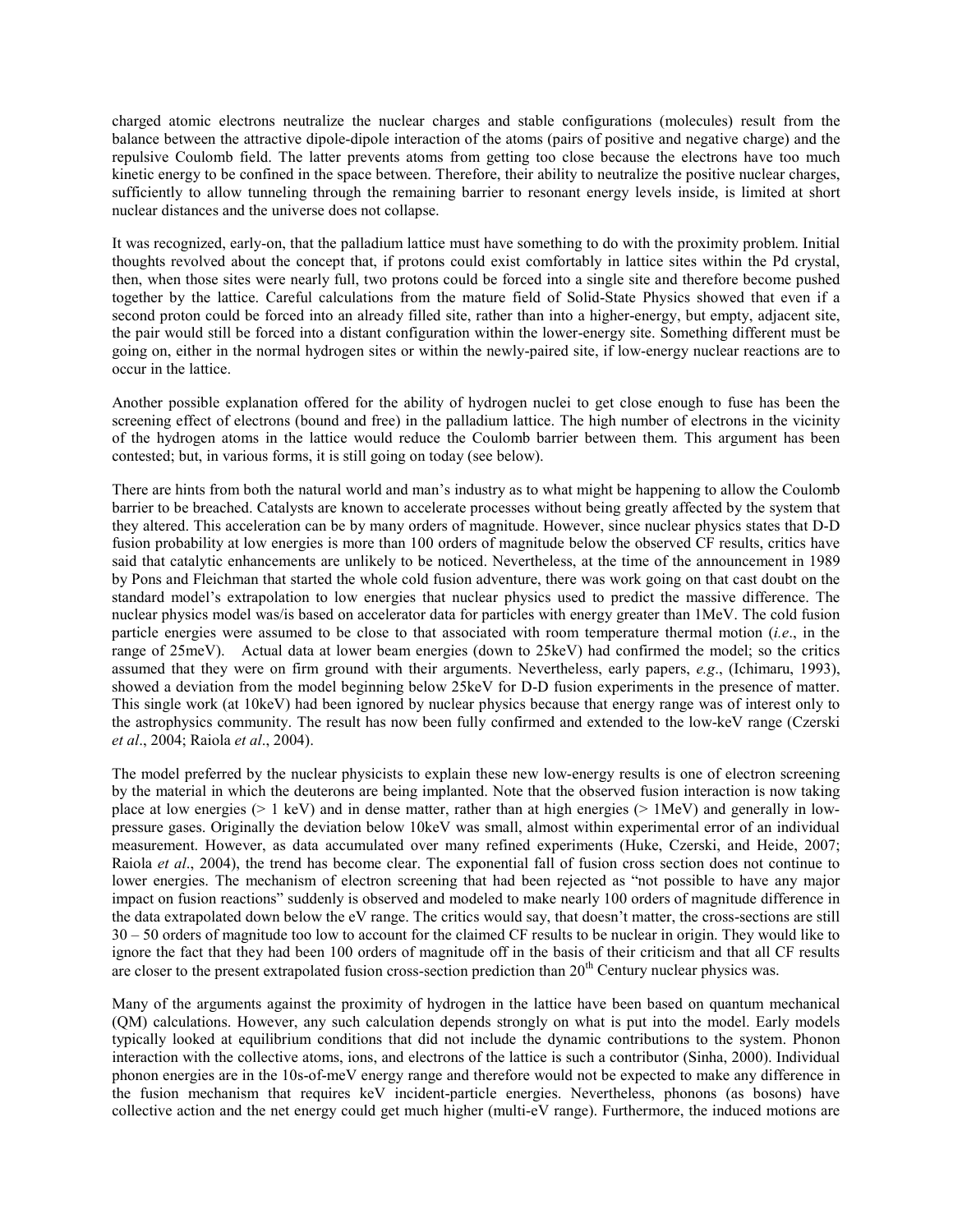coherent and therefore additive over time (within limits imposed by non-linearities and damping). The collective coherent modes can be incorporated into the QM calculations and, suddenly, deuterons have a much higher probability of getting closer together than had ever been calculated before (Vysotskii*,* and Adamenko, 2010; Sinha & Meulenberg, 2011). Here is another mature field of physics that, when updated to a realistic model, should suddenly change its predictions about CF.

There are two additional aspects of phonons that can contribute to LENR. The first is that the phonon field intensity can be enhanced by application of a resonant "driver." The increased heat output of an experiment, when subjected to this enhancement has been observed with the application of laser pairs with frequencies set so that the beat frequencies are at the phonon frequencies (Letts, Cravens, and Hagelstein, 2009). The second effect is related to the field enhancement associated with structural defects in a lattice. Electric fields, at surfaces or lattice defects, may be concentrated by orders of magnitude. The increased fields align charge pairs and thereby increase the interaction cross section (Sinha and Meulenberg, 2006). The pair alignment (forming a 1-D structure) and increased local electric fields also deepen the bound-electron energy levels (particularly the ground-state levels). Experimental evidence for this effect comes from post CF-experiment surface studies and other results that indicate both "hot spots" and localized radiation sources on an apparently-otherwise uniform surface.

A final point on penetrating the Coulomb barrier is also related to the phonon effects. Phonon fields can polarize the electron populations in a crystal lattice. It is known that some phonon modes (longitudinal-optical modes) cause the lattice atoms to oscillate in opposition to their neighbors (a "collision" mode). If the two effects are synchronous so that the polarizing fields are maximum at the same time that two colliding deuterons are closest together, then it is possible for the covalently-bonded s electrons of the deuterons (shared with adjacent palladium atoms) to be confined to one of the deuterons, while the electrons of the other deuteron are more closely confined to an adjacent Pd atom. The net result is that, at a time when the deuterons are closest, they become charge polarized so that they are effectively attracted to one another rather than being repelled by the Coulomb barrier (Sinha and Meulenberg, 2007). This phonon-catalyzed attraction draws the deuterons closer together than otherwise possible. Work done by the electrons in pulling the deuterons together allows the paired-electron paths to shrink (electrons going deeper into the deuteron's Coulomb potential well) and thereby increase the electron screening of the Coulomb barrier (Sinha and Meulenberg, 2008). The "bare" deuteron, easily penetrates the Pd-lattice barrier and is drawn closer to the now shrinking negative part of the deuteron pair. Once through the lattice barrier, the bare deuteron now is part of a shrunken polarized pair that can easily fit into the lattice site that would not normally hold two deuterons. From here, the process to  $D^+ D^+$  fusion continues (Meulenberg and Sinha, 2009 and 2010).

It seems that the 3 mature fields of physics that rejected cold fusion (Nuclear, Solid-State, and Quantum Physics) are presently in the embarrassing situation of having provided a basis for its operation. Furthermore, there are still other arguments made against CF and LENR that are now turned around.



#### **'NUCLEAR ASH' PROBLEM**

The nuclear ash problem has to do with known energy levels and decay patterns of the excited helium nucleus. Figure 1 shows these levels and the accepted decay paths. The energy level of interest in the standard D-D fusion reaction starts at the "Q" level and extends upward as the collision energy of the deuterons is increased. The Q value (arrow at  $\sim$ 23.85MeV) is determined from the total energies (kinetic and mass) of the deuterium atoms relative to those of the <sup>4</sup>He atom ground state. All of these levels are well and accurately known. The decay paths and the ratios of the different paths are also well known. Therefore, when the nuclear physicists claimed that the energies of the CF reaction were incompatible with the energies available and the fragments (particulate residue or ash) of the reaction, they were not talking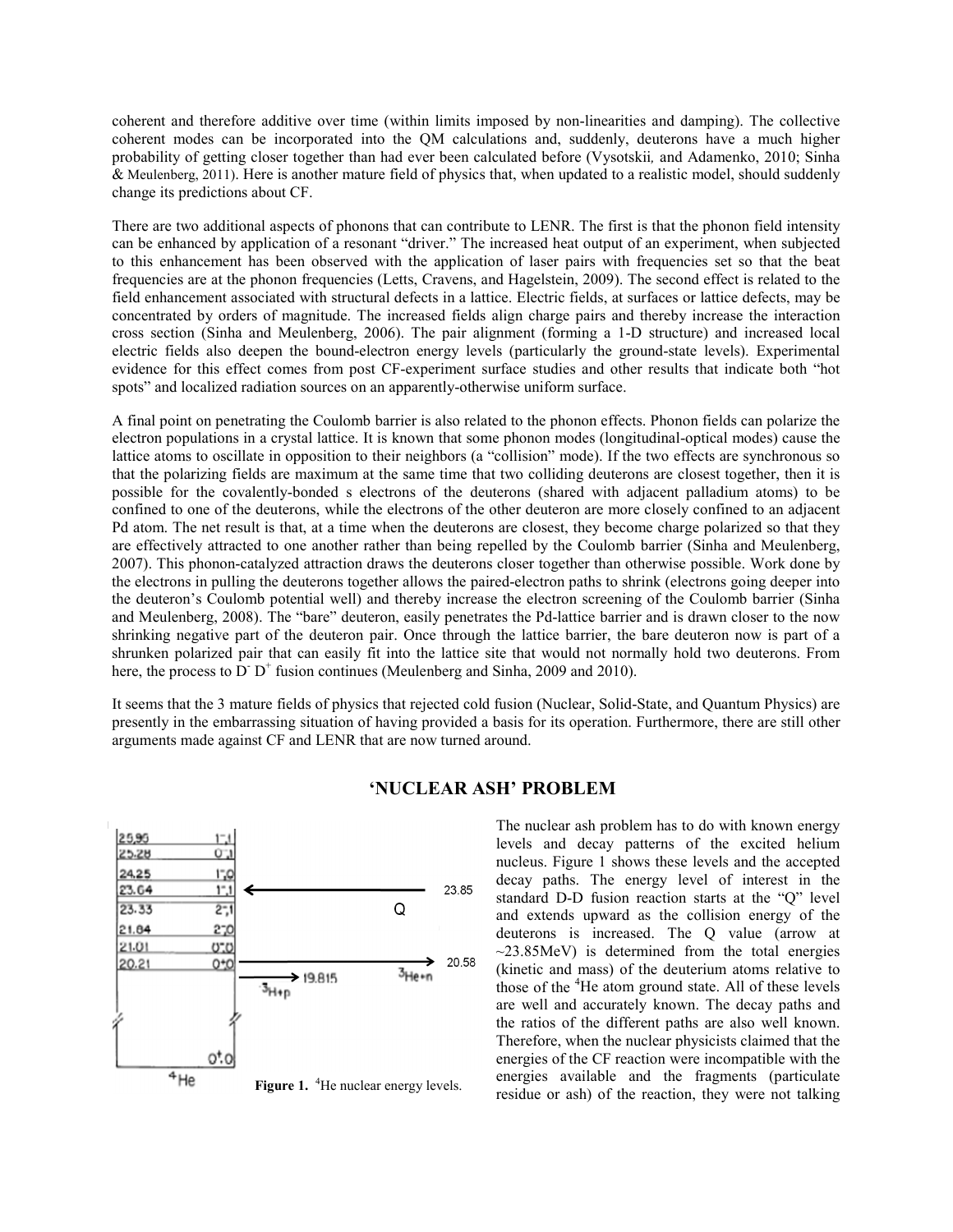about theories; they were talking about years of solid, reproducible, experimental, *evidence*. The pathway leading to the  $l = 0$  <sup>4</sup>He ground state from low-energy,  $l = 0$ , D-D fusion is highly forbidden. Therefore, the lower-energyrelease alternative decay paths (to  ${}^{3}$ He + n and  ${}^{3}$ H + p) become the paths of choice. And, from years of measurements, they have nearly-equal probabilities (a 1:1 ratio).

When, CF claimed that large energy releases were observed and nobody in the lab was killed or sickened by radiation damage, the inconsistencies became clear. As particulate radiation from the LENR experiments became more accurately measured, the ratio observed was "wrong." There were almost no neutrons relative to the number of measured protons (or tritium) . On the other hand, this phenomenon (if real) would account for the low level of neutron radiation in CF experiments. It also would be a very valuable asset for a nuclear power source. Furthermore, measurements of <sup>4</sup>He indicated anomalously high levels of this isotope in LENR experiments. This observation could explain the low neutron radiation levels (and perhaps low proton, tritium, and <sup>3</sup>He levels as well). However, by this time, CF had been "declared" pseudo science and nobody seems to have noticed the signature of a different situation from the normal D-D fusion.

Table 1 shows the fragmentation ratio for different excited <sup>4</sup>He energy levels with  $E < Q$  (Kelley *et al.*, 1987). It tells a clear story of what is happening. Notice that, as the energy level approaches Q (at 23.85MeV), from below, the decay path approaches 50/50% neutron/protons. When the energy level (*e.g*., at the 20.21MeV level) is below the

| Table 1. <sup>4</sup> He energy levels and decays |                           |  |  |  |
|---------------------------------------------------|---------------------------|--|--|--|
| J (parity)                                        | decay                     |  |  |  |
| $1( - )$                                          | % $n = 45$<br>% $p = 55$  |  |  |  |
| $2(-)$                                            | $\%$ n = 47<br>% $p = 53$ |  |  |  |
| $2(-)$                                            | % $n = 37$<br>% $p = 63$  |  |  |  |
| $0(-)$                                            | % $n = 24$<br>% $p = 76$  |  |  |  |
| $0 (+)$                                           | $\% p = 100$              |  |  |  |
| $0 (+)$                                           | Stable                    |  |  |  |
|                                                   |                           |  |  |  |

neutron fragmentation level (at 20.58MeV, from Figure 1), the decay path is 100% via protons. There is the expected monotonic-increasing n/p transition ratio between these and the Q levels. It is obvious that if there existed energy levels much below the proton fragmentation level (at 19.82MeV, from Figure 1), the decay path could no longer be via protons: another path to ground would dominate. Such lower-energy levels (or even resonances) had been proposed, and sought, to explain the observed CF results. They have not been found; therefore they probably do not exist. (No LENR advocate has suggested that nuclear physicists have done sloppy work or hidden data to block a viable LENR model.) Recent work (Czerski *et al*., 2006B) has suggested that, even in keV-energy D-D collisions, these n/p ratios may depend on the target material. This, or some other, explanation must be proposed to account for the CF results.

# **BELOW THE FRAGMENTATION LEVEL**

If the Q value for  $D+D \Rightarrow^4$ He forces fusion into excited states above the fragmentation levels, and if fragments and energetic gammas are not observed in the quantities and ratios expected, then, according to the critics, the deuterons must not have tunneled through the Coulomb barrier and D-D fusion has not occurred.

To account for the high <sup>4</sup>He concentrations and low neutrons in CF experiments several model types have been proposed. Chubb, (2009) has talked about an ion-band state model (these proceedings). Takahashi (2009, and references therein) has detailed some "cluster" models, so this material will not be repeated here.

Several models have addressed the means of getting the deuterons through their Coulomb barrier. However, if they can't address the fragmentation issue, they cannot be complete. Purely quantum-mechanical models, with wavefunction overlap of the deuterons, indicate the probabilities of fusion through the barrier; but, they say nothing about the fragmentation-ratio dilemma. Two models of direct D-D fusion that seem to have promise in being able to do both are the Extended-Lochon Model (Meulenberg and Sinha, 2009; 2010), and a Bose-Einstein Condensate Nuclear Fusion BECNF Model (Kim, 2009).

The BECNF model makes important contributions in that it addresses the coupled D-D pair immediately before and after the fusion process. Kim addresses the issues of paths (including selection rules) from the D-D pair to various 4 He\* states (including fragmentation) both directly and through the intermediate <sup>4</sup>He\* states. He also addresses the  $n/p$  fragmentation ratio and several other mechanisms that may be secondary – or could be fundamental to the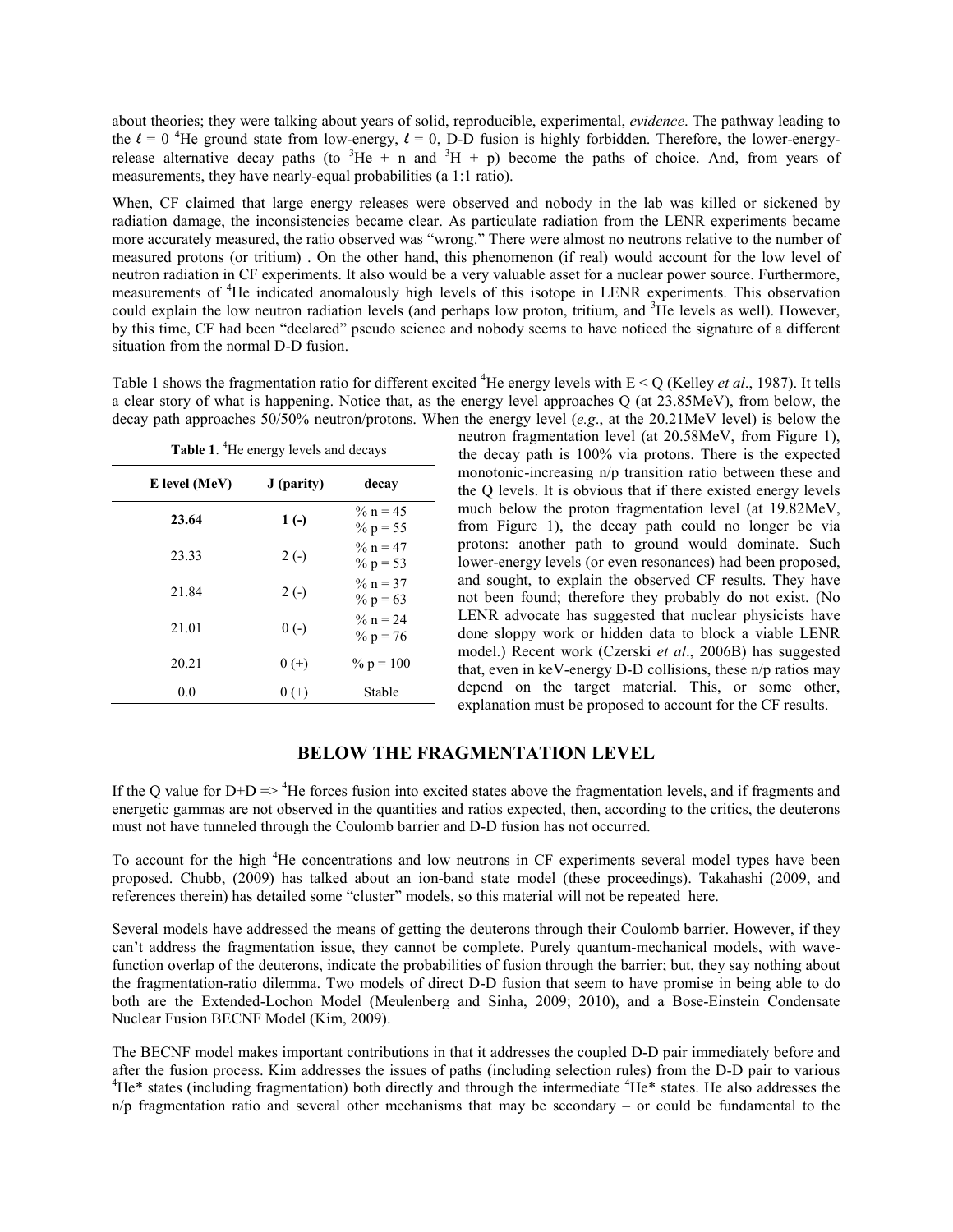LENR process (Kim, 2010). A potentially important point is made on the calculated tunneling of the deuterons into the upper energy edge of the  $(l = 0^+)$  20.21MeV state in Figure 1 (Csoto and Hale, 1997). Kim did not consider the 21.01MeV state since it is a negative parity state. In the decay process, or from the fusion point, the deuteron pair, now an excited, unstable, helium nucleus, rapidly moves down to its more-stable resonance level below the one leading to neutron fragmentation (the excess energy is assumed to be absorbed by the BEC state). This is a first step away from an apparent fixation on tunneling into the normal D-D fusion channels, the energetically-closer  $\ell = 1$ levels, or into the lower-range of the upper  $(l = 0)$  level at 25.28MeV. (The  $l = 0$  levels are the only option, given the very low energy of the CF deuterons and the tunneling requirements.) Tunneling into the 25MeV level automatically leads to fragmentation with neutrons or protons departing. Tunneling to the 20MeV level is a major step toward "tunneling below the fragmentation levels;" and, it can explain the low levels of neutrons, relative to protons, observed in LENR data.

The Lochon Model provides a means of, and calculation for, D-D fusion from the Pd-lattice-defect sites. Key to the model is the stability of electron pairs in the 1s ground state. This coupled electron pair is a boson (integer-spin system – local charged boson = Lochon). Its stability permits momentary charge polarization of the D-D pair by the phonon-induced electric fields into an attracting  $D^+ D^-$  pair. The Coulomb barrier between the deuterons is reduced in both length and height and the deuteron energy at contact with the barrier is much higher than that for neutral deuterium atom collisions. Thus, for multiple reasons, fusion probability is greatly enhanced by the lattice phonons.

While it provided a mechanism for fusion, the Lochon Model did not address the nuclear interaction after fusion. However, when it is extended into this regime, it fits very naturally and helps to explain the mechanism involved in tunneling below the fragmentation levels. This extension used a concept introduced by Tom [Barnard](http://www.ichaphysics.com/the-science-of-cold-fusion/) that enhanced aspects of the lochon model that deepen the atomic-electron energy levels during a portion of the phonon-induced oscillations of the deuterons within their lattice sites. Part of this energy goes into the electron kinetic energy and part into accelerating and drawing the deuterons together. The deepened energy levels also mean that the electron orbitals are greatly reduced in size and therefore the electrons are much better at screening the deuterons' Coulomb field.

The extended-lochon model recognized that this net energy transfer (from deuterons to electrons) came from the total energy (field and mass as potential energy) of the deuterons and the electrons. However, the electrons gained kinetic energy at the same time. Therefore, when the Q value of the fusion reaction is calculated, the result must be for the nuclei, not the atoms. This is not normally done since the electrons seldom change energy very much relative to the fusion-process energies. Therefore, the Q value can decrease and the greater electron density within the nuclear region reduces the proton repulsion and increases the attractive nuclear potential. This raises the fragmentation levels relative to the <sup>4</sup>He excited-state levels and the total energy of the deuteron pair.

The lochon, being tightly coupled to the fusing nucleons, provides a new path for their decay to the <sup>4</sup>He ground state that is not much different from internal conversion (Kálmán and Keszthelyi, 2004). However, there *are* differences. The primary one being that, after D-D tunneling, the nucleons and electrons are not in a stable configuration. Therefore, instead of a resonant transfer of energies in internal conversion, the transfer of nuclear energy from the protons to the electrons, via the electric and magnetic field coupling, is chaotic and could take longer. On the other hand, the average electron-proton separation is much less, if the lochon model is correct; thus, the amount of energy transferred during each pass can be much higher. The second difference is that the electrons (lochon) are very energetic (near the MeV range) and tightly bound, instead of in the many-eV range of the normal k-conversion electron. Thus, when they interact with the protons and the adjacent lattice electrons (as a multi-body system), they may acquire sufficient angular momentum to radiate photons and to (more efficiently) proximity-couple this energy to the neighboring Pd electrons. This process explains the high concentration of <sup>4</sup>He atoms that violates the nuclear physics data based on energetic-particle collisions.

Both the Extended-Lochon and BECNF models are based on starting assumptions that must be validated. Kim (2010) assumes that, to form the Bose-Einstein Condensate, hydrogen in metal lattices is mobile, even when the readily-available sites are completely filled. The Lochon Model assumes that, in a lattice phonon field, electron pairing in deepened ground states is of sufficient strength to provide a continuing attractive potential rather than just a screening potential between hydrogen nuclei.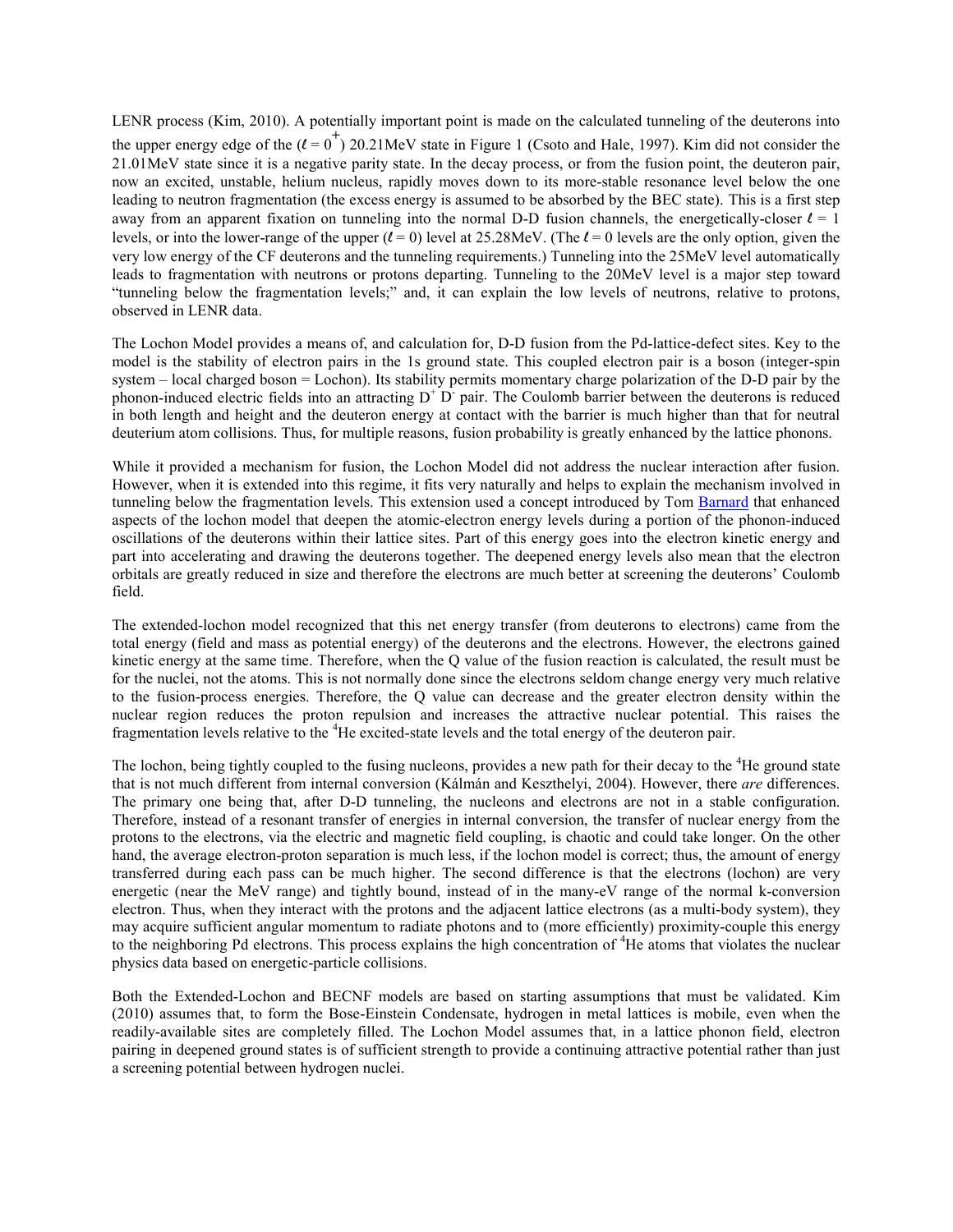#### **CONCLUSION**

Three major objections were made two decades ago against the cold fusion claims of a nuclear source for the observed excess heat in the CF experiments. These objections have been carried over against the low-energy nuclear reaction (LENR) research conducted to provide evidence to support the nuclear hypothesis. It has been subsequently shown (but not yet proven) that these objections might be overcome with more detailed analysis, by experimental evidence, and by extension of known physical processes. The Coulomb-barrier problem is addressed in terms of dynamic processes in a solid-state environment. Experimental work over the last 2 decades within the field of nuclear and astro-physics has demonstrated that this objection, which was based on extrapolation of a well-known and accepted model into a region far from its base, was further from the present nuclear data than was the CF data. The nuclear-ash problem actually identifies the CF process rather than proving it wrong. The production of <sup>4</sup>He and the dearth of neutrons relative to the heat produced is a natural consequence of one LENR model that extends the solution of these problems into the nucleus. Other objections and solutions, not addressed here, can be treated similarly. There are even some surprises coming from quantum mechanics that now support LENR. It is to be hoped that, with the new knowledge obtained over the last two decades, more physicists and chemists will recognize that there is something real here and will look for ways of applying their specialties to the field.

#### **NOMENCLATURE**

 $Q =$  mass deficit between initial and final state  $e.g.,$  between  $D_2$  and <sup>4</sup>He (MeV)

 $E =$  energy (MeV, or keV)

# **ACRONYMS**

| <b>CF</b> | - Cold Fusion                                   | $^{4}$ He       | - Helium atom, (atomic mass 4)                                |
|-----------|-------------------------------------------------|-----------------|---------------------------------------------------------------|
| LENR      | - Low-energy-nuclear fusion                     | $\rm{^4He^{*}}$ | - excited nuclear state of helium                             |
| CMNS      | - Condensed Matter Nuclear Science              | $\rm{^3He}$     | - Helium atom, (atomic mass 3)                                |
|           | BECNF - Bose-Einstein Condensate Nuclear Fusion | $\rm{^3H}$      | - tritium or T, hydrogen atom, (atomic mass 3)                |
|           | Lochon - local charged boson (electron pair)    | H, D            | - hydrogen, deuterium atoms                                   |
|           | - gamma ray                                     |                 | $p, d, t, \alpha$ - proton, deuteron, triton, helium-4 nuclei |

## **ACKNOWLEDGEMENT**

This work is supported in part by HiPi Consulting, New Market, MD, USA, by the Science for Humanity Trust, Bangalore, India, the Science for Humanity Trust, Inc, Tucker, GA, and the Indian National Science Academy. The authors would like to thank Mahadeva Srinivasan for suggestions and comments on the paper.

## **APPENDIX: Similarities between LENR and keV-beam experiments**

An interesting side issue of the new low-energy colliding-beam work is that the mathematics on which the original criticism of CF was based, is being preserved. However, there are terms that are modified (Czerski *et al*., 2004). It turns out that the effect of electron screening  $\sigma_{\rm scr}$  can be accounted for by assuming (to first order) that the incident particles have more energy than the known energies of the experiment (effective particle energy = center-of-mass beam energy + screening energy =  $E_{cm}$  +  $U_e$  in equation (A.1), with  $E_G$  = the Gamow energy ).

$$
\sigma_{scr}(\mathbf{E}_{\rm cm}) = \frac{1}{\sqrt{\mathbf{E}_{\rm cm}(\mathbf{E}_{\rm cm} + U_e)}} S(\mathbf{E}_{\rm cm}) \exp\sqrt{-(\mathbf{E}_{\rm G}/(\mathbf{E}_{\rm cm} + U_e))}
$$
(A.1)

The models of the screening needed to fit the multi-keV data give an "effective screening energy" that in some cases reaches above the 500 eV level (Raiola *et al*., 2004; Czerski *et al*., 2006A). Since this energy is nearly of the order of that in the deuteron-beam experiments, one would still expect to see some fusion fragmentation products when the deuteron beam was turned off. However, fusion rates from beams at these sub-keV energies are too low to make statistically-significant measurements. Is it possible to produce a measurable radiation signature?